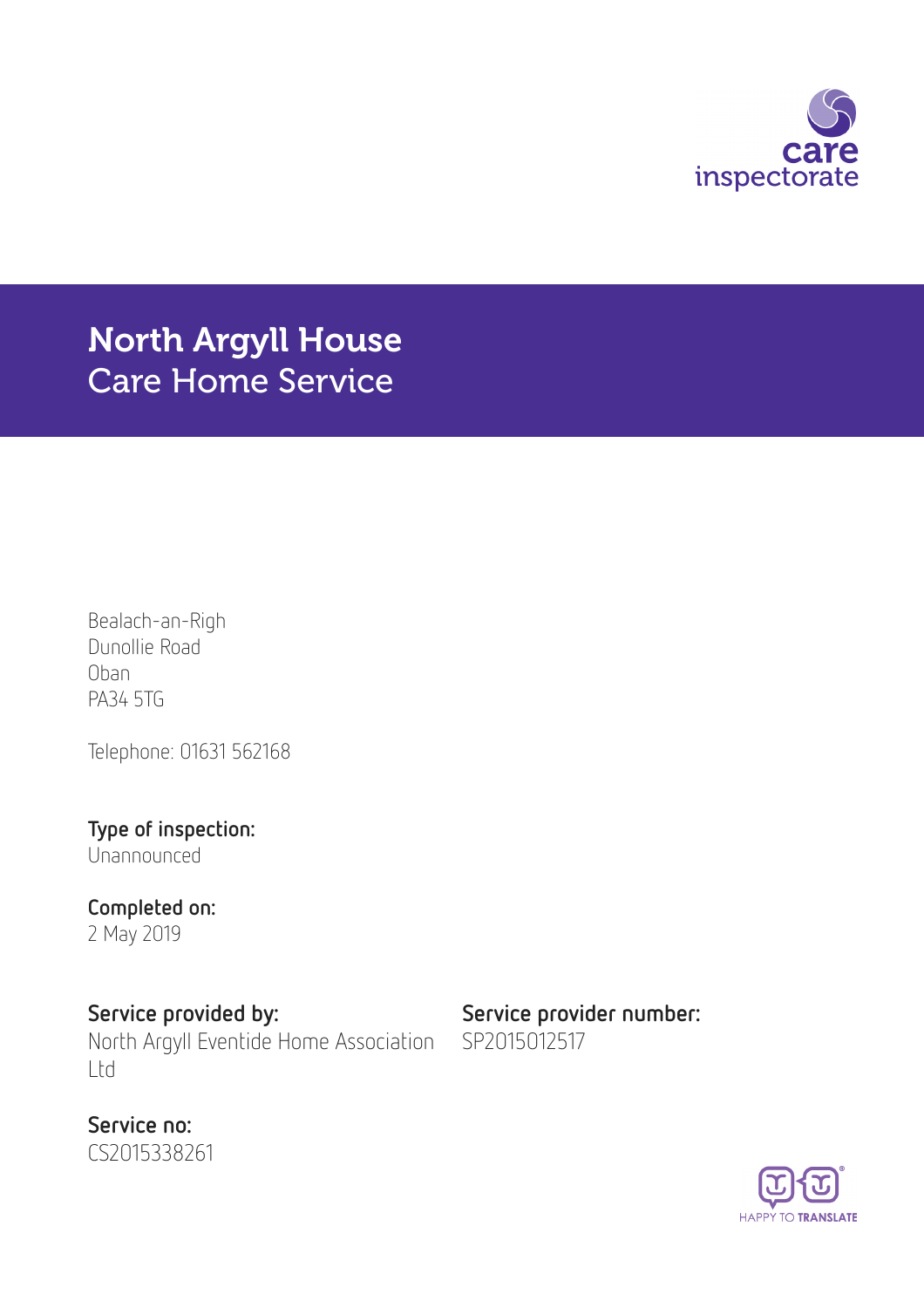### About the service

The Care Inspectorate regulates care services in Scotland. Information about all care services is available on our website at [www.careinspectorate.com](http://www.careinspectorate.com)

North Argyll House is a care home for older people situated on the outskirts of Oban overlooking Oban Bay. It is registered with the Care Inspectorate to provide support to 26 older people. The accommodation is on two levels, ground and first floor. Rooms are for single occupants with all having at least having toilet and wash hand basins and some rooms having shower facilities. Communal areas include lounges, dinning room and accessible outside areas including gardens. The service is owned and run by North Argyll Eventide Home Association, a not-for-profit organisation with historic links to the area.

The service states, 'Our aim is to provide the highest standard of care for elderly people in a comfortable and secure environment. Our residents' independence is of paramount importance to us. Residents should be encouraged to retain a level of independence according to their abilities and wishes.'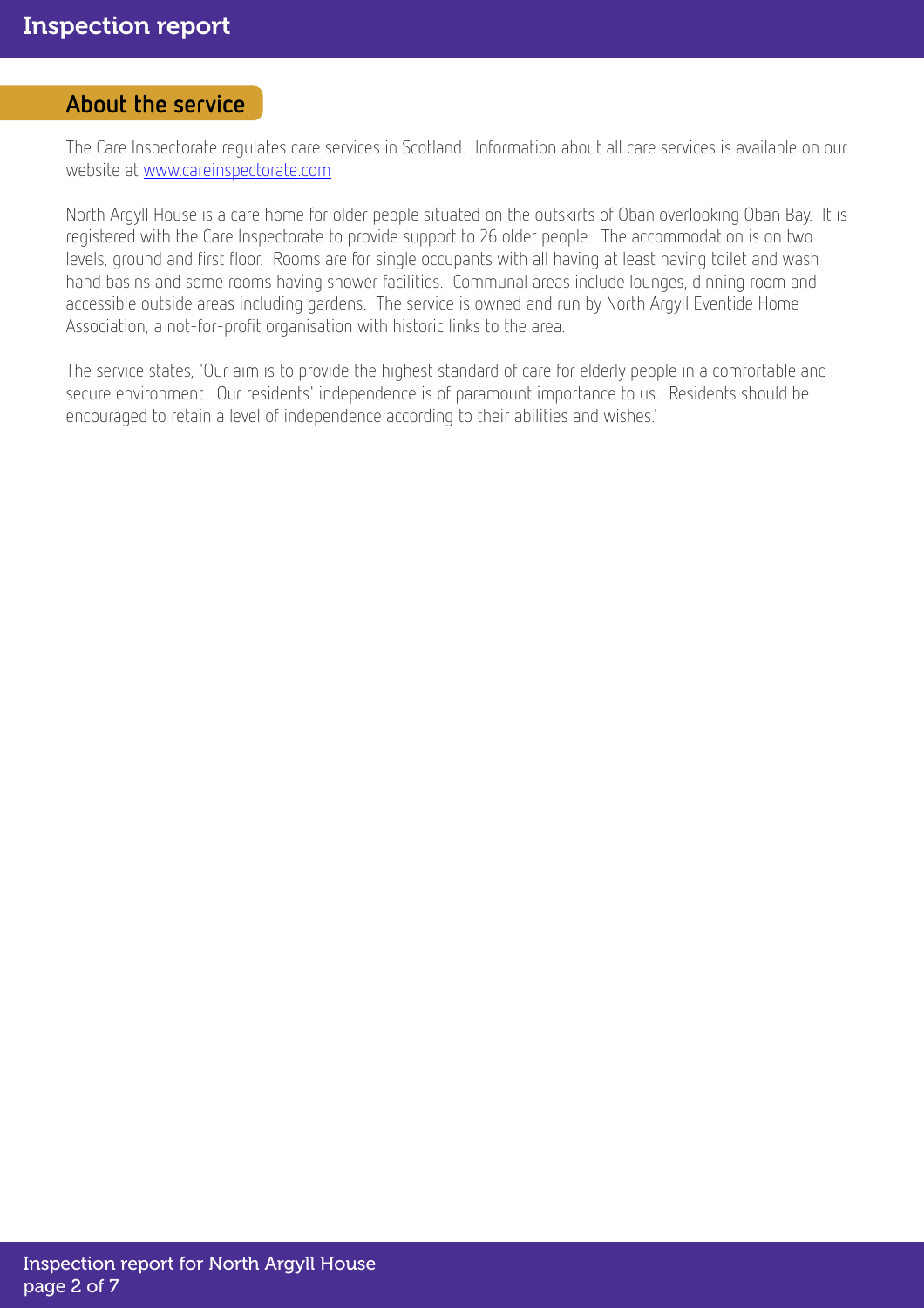## What people told us

At the time of our inspection, the service supported 28 people. We spent time with seven residents during our visit. Seven residents completed our postal survey before our inspection. People were generally satisfied with the support they received. Comments included:

'I would not be able to do without support.'

'Excellent.'

'Staff are very good. Food is good. Lots to do.'

'I enjoy life here.'

A small number of residents were not satisfied with all aspects of the service. They told us:

'Sometimes I wear other people's clothes although mine are clearly marked.'

'Staff are always rushed.'

We met with five family members who were visiting the service. Seven family members completed our postal survey. Comments from family members included:

'She has always been well cared for, is safe and comfortable. As her memory worsens, it is a great comfort to her that many of the staff have been there for many years.'

'The care at North Argyll House is exceptional. Staff are unfailingly courteous, helpful and cheerful. I cannot commend it highly enough.'

'Would give them 4.9 out of 5.'

One family member told us that there were occasional mix ups with residents' clothing.

### From this inspection we evaluated this service as:

In evaluating quality, we use a six point scale where 1 is unsatisfactory and 6 is excellent

| How well do we support people's wellbeing? | 5 - Very Good |
|--------------------------------------------|---------------|
| How good is our leadership?                | not assessed  |
| How good is our staffing?                  | not assessed  |
| How good is our setting?                   | not assessed  |
| How well is our care and support planned?  | $4 - Good$    |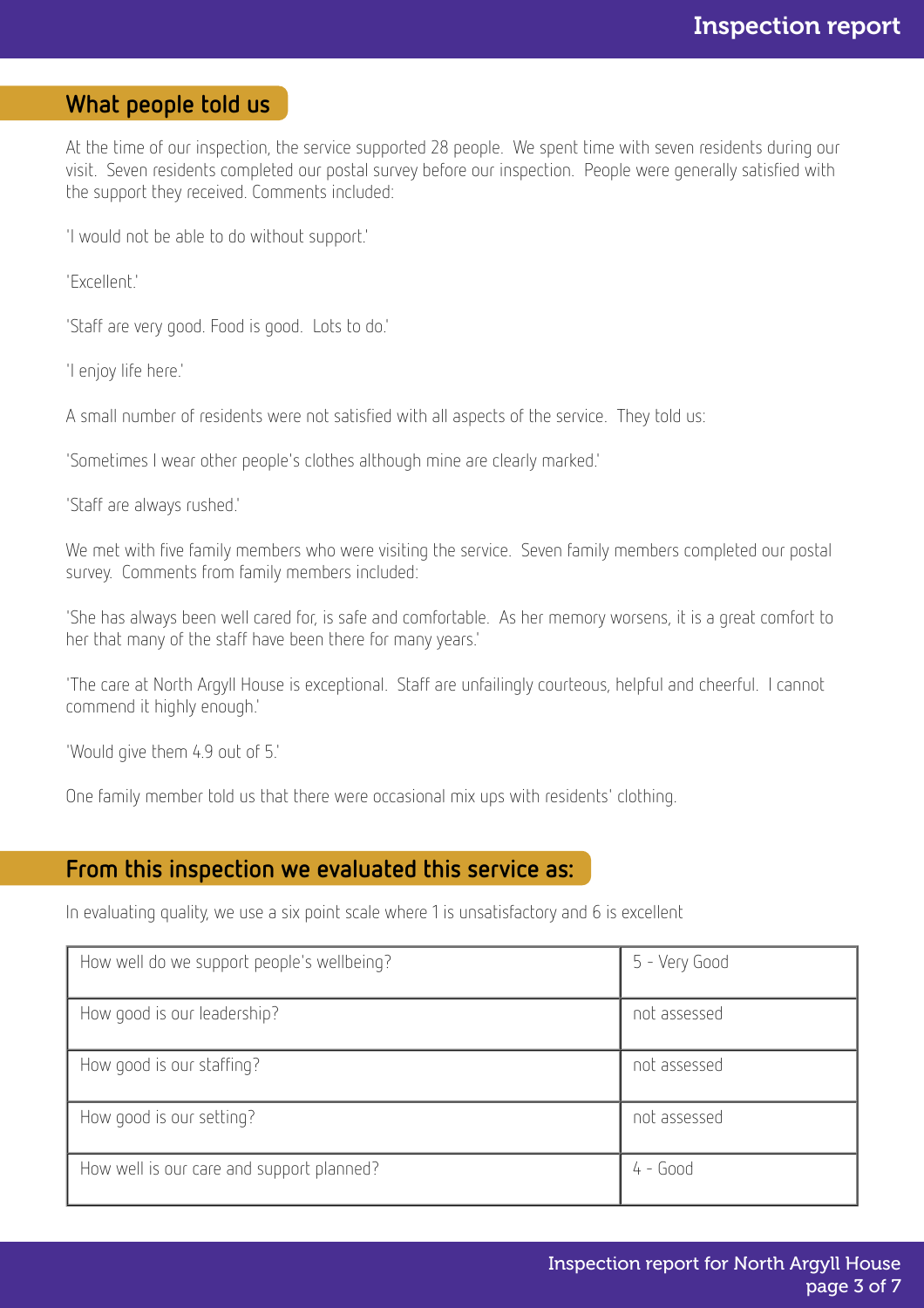Further details on the particular areas inspected are provided at the end of this report.

### How well do we support people's wellbeing? 3 5 - Very Good

People enjoyed the company of staff who were patient, warm and respectful. Staff knew people well and we saw that they were responsive to them. For instance when people needed assistance going to the toilet this was done discreetly.

The service had specialised equipment in place like tracking hoists in some residents' rooms and in some toilets and bathrooms. This meant people could be assisted to move safely in their bedrooms and when being supported with bathing and toileting.

Residents and family members told us there was a great range of activities at North Argyll House. Residents told us they were encouraged to participate but staff respected their wishes if they preferred not to. During our visit we saw residents enjoying a visit from a musician and enthusiastically joining in. Residents said they enjoyed zumba classes, bingo and arts and crafts. Residents were invited to take part in the Daily Sparkle, which used newspaper articles and other materials to stimulate discussions among groups of residents. This was also used with individual residents and the service used it to create personalised materials for special events such as birthdays. This helped ensure residents were stimulated and encouraged to be active.

Health care staff had very positive views of the service. We spoke with visiting community nursing staff who told us the service worked closely with them to achieve good health outcomes for people. This included alerting health services when there were concerns. Health care staff said the service followed their guidance. This approach resulted in residents receiving effective support and treatment in areas like continence care, maintaining good skin condition and dealing with infections.

Residents may at times become upset or distressed and care services should have systems in place to support residents and staff. While the service was aware of such systems there was evidence to suggest these were not put in place at appropriate times. The service should ensure this happens. See area for improvement one.

People said they enjoyed the food provided. The food was well presented in pleasant surroundings. We saw people enjoying mealtimes with staff providing support to people who needed it and allowing others to be independent. This helped maintain people's physical abilities and meet their nutritional needs. The service gave residents a menu choice the day before they had their meals. This does not take account of residents not being able to remember their choices or changing their minds. The manager agreed to look at ways of improving this important area.

#### Areas for improvement

1. The service should ensure staff follow best practice when residents become distressed. This should include use of recognised processes to support residents and keep them safe.

This is to ensure care and support is consistent with the Health and Social Care Standards which state: 'I am protected from harm because people are alert and respond to signs of significant deterioration in my health and wellbeing, that I may be unhappy or may be at risk of harm.' (HSCS 3.21)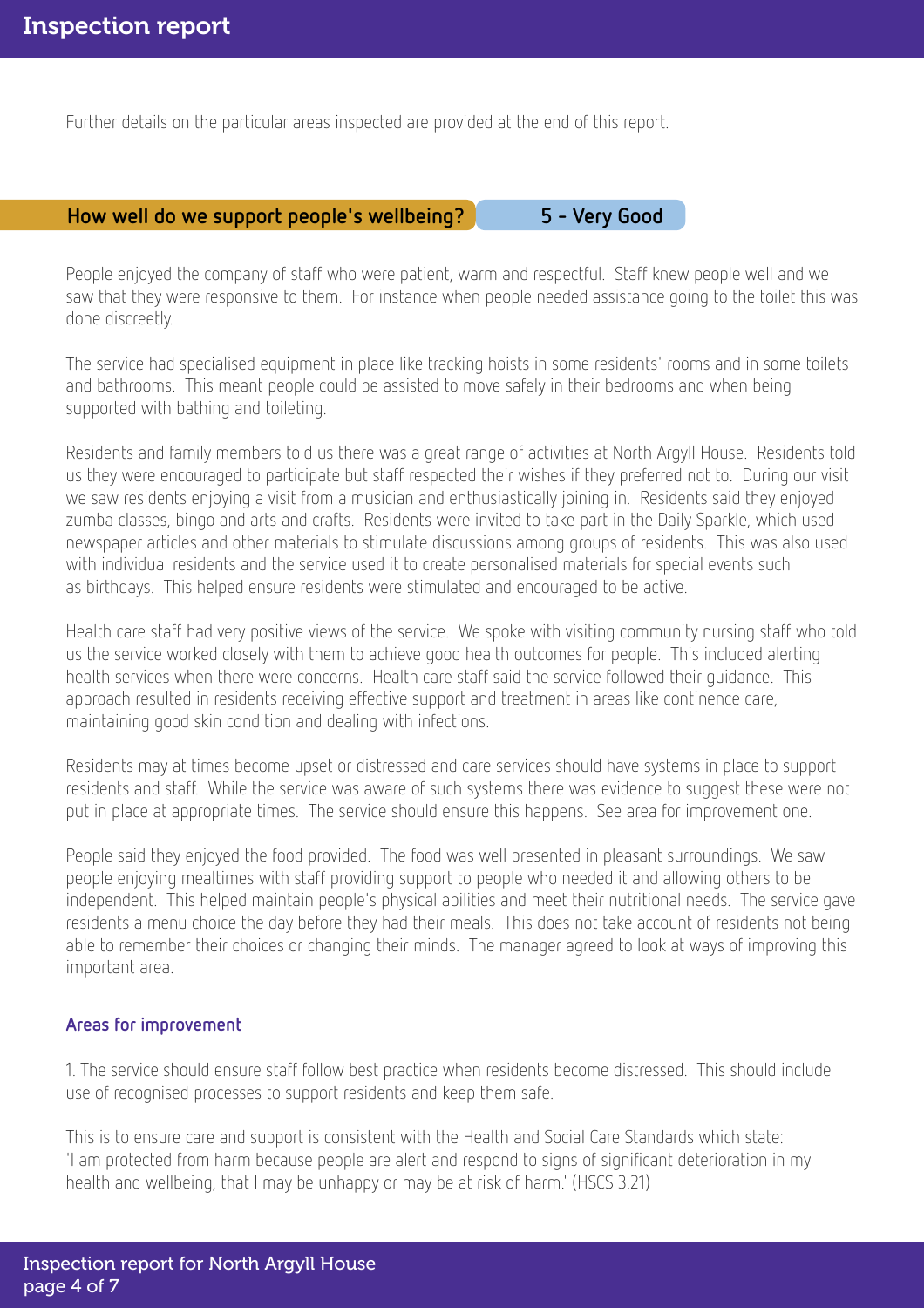#### How good is our leadership?

This key question was not assessed.

#### How good is our staff team?

This key question was not assessed.

#### How good is our setting?

This key question was not assessed.

#### How well is our care and support planned? 4 - Good

Support plans were well organised and kept up to date. It was clear from the support plans how staff should support people and help them achieve good . The support plans were person-centred and gave information about residents' preferences and their life experiences.

People told us that they felt listened to by the service. Family members said the service always sought their views and kept them up to date on important matters like health concerns. When care reviews took place residents and their families were involved. We could see from support plans and from speaking to people that their views were taken into account and supports were adjusted to suit changing needs. This helps ensure supports are appropriate to help people get the most out of life.

Residents benefited from staff supporting them with their medication in safe, effective ways. We saw staff were confident and competent in dealing with medications. This ensured people were supported to maintain good health. However we found that when medication errors occurred the service simply recorded the errors. This meant that important lessons were not being learned. The service should revise how it deals with medication errors with a view to ensuring lessons are learned, staff are supported and medication errors are reduced. See area for improvement one.

#### Areas for improvement

1. The service should introduce a revised system of dealing with medication errors. This should include what lessons have been learned and how staff are supported to learn from these lessons.

This is to ensure care and support is consistent with the Health and Social Care Standards which state: 'I have confidence in people because they are trained, competent and skilled, are able to reflect on their practice and follow their professional and organisational codes.' (HSCS 3.14).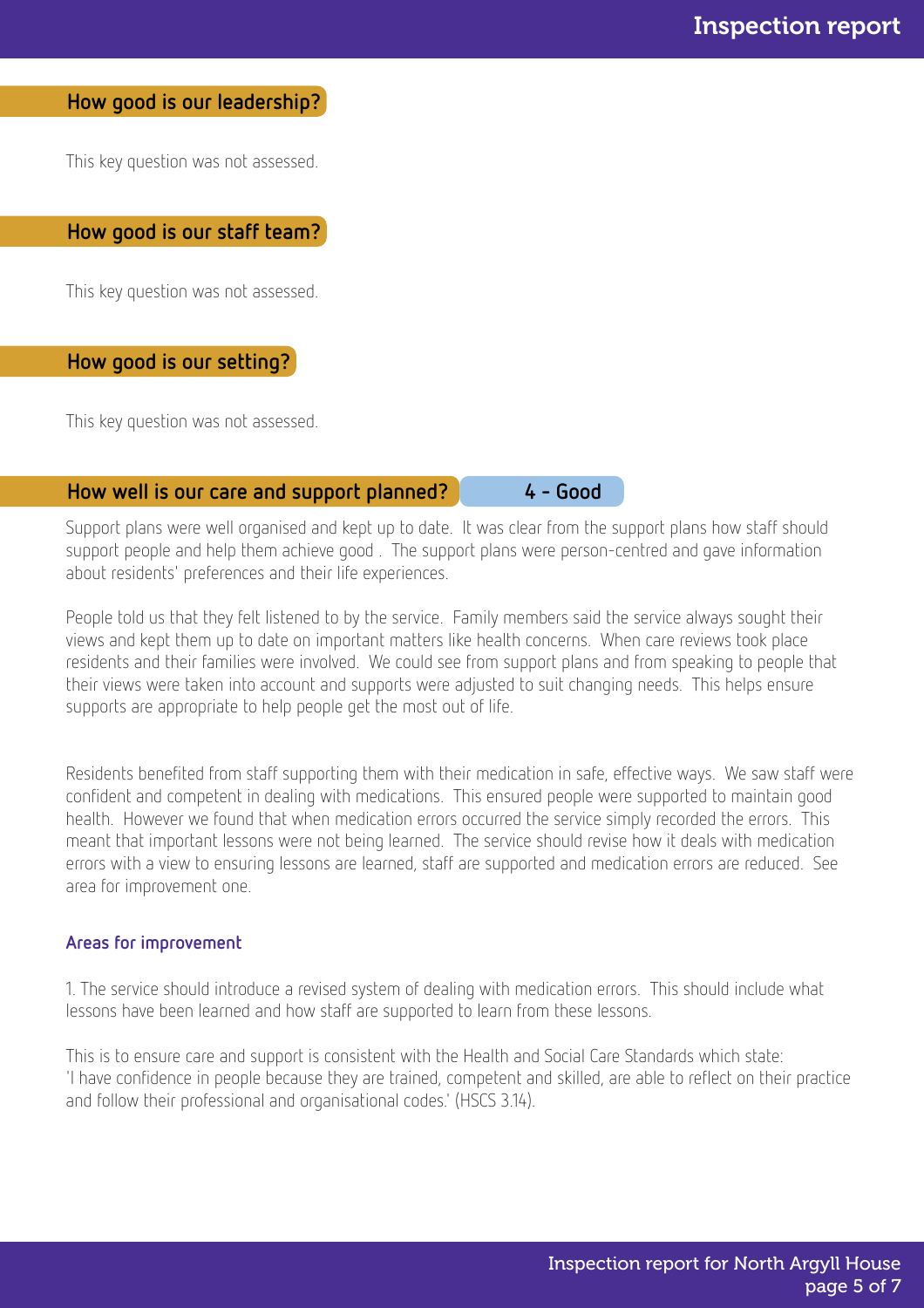# **Complaints**

There have been no complaints upheld since the last inspection. Details of any older upheld complaints are published at www.careinspectorate.com.

# Detailed evaluations

| 5 - Very Good |
|---------------|
|               |
| 5 - Very Good |
| 5 - Very Good |
|               |
| 5 - Very Good |
|               |

| How well is our care and support planned?                                        | $4 - Good$ |
|----------------------------------------------------------------------------------|------------|
| 5.1 Assessment and care planning reflects people's planning needs and<br>lwishes | 4 - Good   |